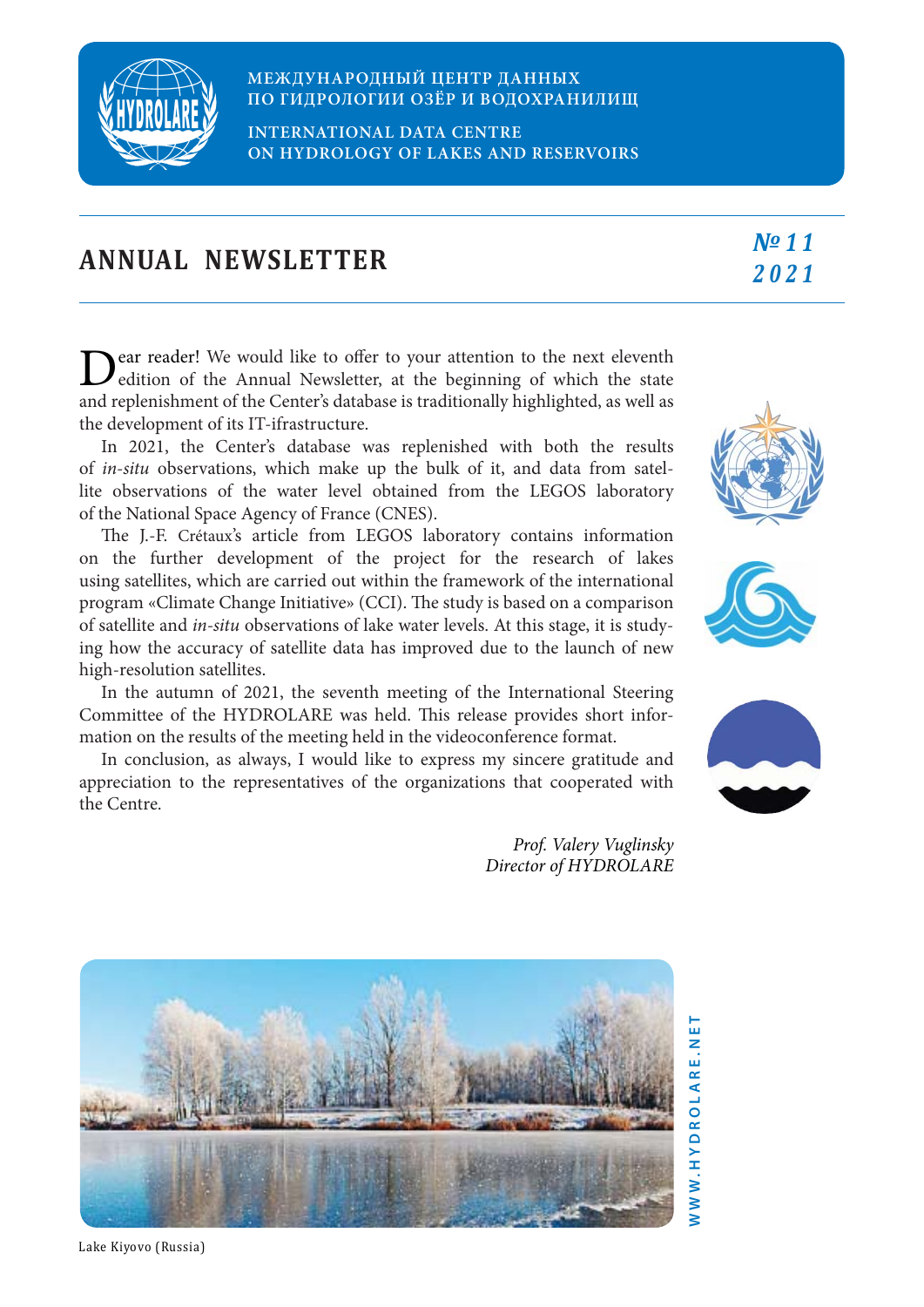## **DEVELOPMENT OF THE CENTRE'S IT INFRASTRUCTURE**

*L. Barinova, G. Barinova, E. Kuprienok ( HYDROLARE, Russia)*

 $A$ <sup>t</sup> the Centre, work continued on the collection, analysis and preparation of data, as well as on their transformation to the single type required for loading into the HYDROLARE database. As before, search, recognition and collection of data on water levels and water temperature from the websites of relevant services of Canada, Slovenia, Sweden and the United States was continued. In addition to the data previously received, data on varous elements of the regime of lakes and reservoirs of Belarus for 2019 and Switzerland for 2018 were received.

The database was replenished with information on water levels in Belarus (10), Switzerland (33), Slovenia (2), Sweden (6), Canada (15), USA (43), Russia (104), as well as with water levels of lakes in Russia, averaged over the water bodies (11).

Data on the average monthly and maximum water temperature were prepared and uploaded for the stations of Belarus (10), Slovenia (2) and Russia (18).

For the Caspian Sea, data on water levels and temperatures have been loaded for 12 and 10 stations of riparian countries, respectively.

The database was also replenished with data on the maximum ice thickness at the stations of Belarus (20), Estonia (17), Moldova (6) and Russia (48).

In the framework of international cooperation with the LEGOS Laboratory, the Centre received satellite water level observations from 37 water bodies around the world. For 9 of them, data were received for the first time.

Including data received earlier, the total number of water bodies with satellite observations reached 87 and the number of countries in which they are located reached 35.

In total, the Center's database contains observational data on 1,050 lakes and reservoirs in 46 countries.

In accordance with the recommendation of the International Scientific Steering Committee of the Center, the existing search system has been perfected, which allows determining the data source for each hydrological station. Access to information about all data sources is carried out through the cartographic interface on the page "Organizations holding data on hydrology of lakes and reservoirs".

On Google's map, the organizations that provided the data are disignated with markers, by clicking on which you can see the name of the data provider (Figure 1). On the same page there is a list of these organizations with links to their websites available for download.



Figure 1. Organizations - data holders

The Center's website contains a list of unregulated (natural) water bodies considered as climate change indicators (ECV-Lakes) as part of the international GCOS (Global Climate Observing System) programme. Information about 79 water bodies located in 43 countries can be obtained through an interactive cartographic interface.

For each water body marked with a token, its coordinates, height above sea level, water surface area, as well as the information about the availability of observational data are accessible (Figure 2).



Figure 2. Water bodies – climate indicators (ECV-Lakes)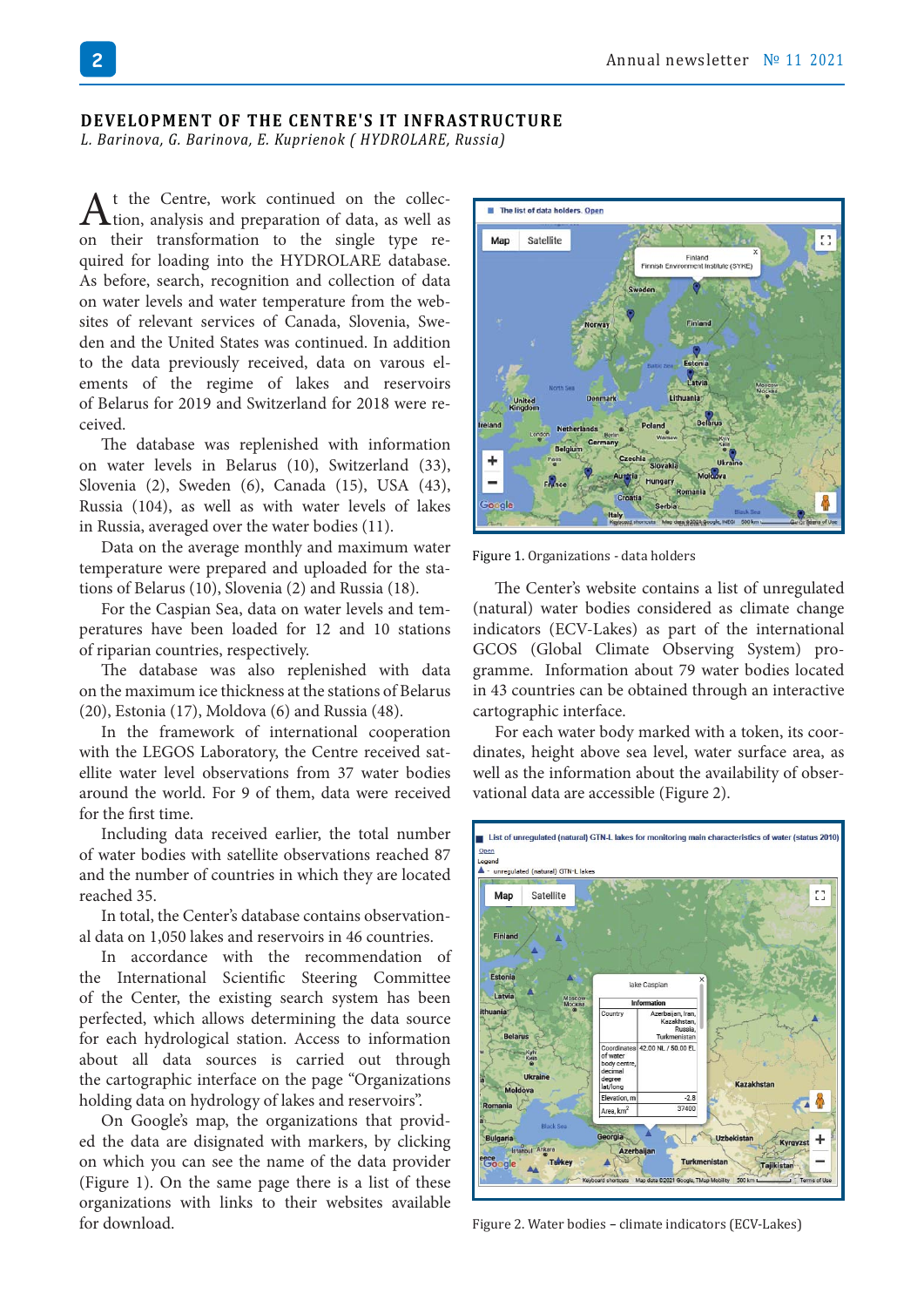The LEGOS laboratory and the State Hydrological<br>Institute (SHI) participate to an ESA (European Space Agency) project on lakes survey from satellites under the framework of the CCI (Climate Change Initiative) programme. The purpose of this program is to develop a methodology for correcting satellite observations based on their comparison with ground data on the example of large lakes. Satellite data will be provided by the LEGOS laboratory and *in-situ* by the HYDROLARE Data Center.

An integrated database has been created containing long-term average monthly and average annual water levels of large lakes of the planet. This database is importance for execution of the GCOS Project Implementation Plan and the development of the GTN-H (Global Observing Network – Hydrology) initiative.

A Terrestrial network of measurements of water level in lakes is needed to improve our knowledge for the water balance of these water bodies,the role of lakes in climate formation on the globe, but in-situ observations are declining around the world. Many studies showed that satellite data can complement *in-situ* networks. At the same time, satellite data are distinguished by large distances between tracks (from 50 km to 350 km at the equator) and long time intervals (the orbital turnover period is from 10 to 27 days). Satellite measurements are not affected by weather conditions, however, the technique of

processing satellite data may be associated with a number of limitations. In addition, such data often have significant errors associated with both technical errors of the measurements themselves and methodological problems of data processing.

The accuracy of satellite measurements of the water level of lakes varies greatly under the influence of many factors: rapidly changing underlying surface, instrument errors, etc.

As part of the CCI program, a quantitative assessment of the accuracy of satellite measurements, a comparison of satellite and *in-situ* lake water level data and an improvement in the methodology for correcting satellite data to increase their accuracy should be carried out. The latter depends both on the design of the altimeters and on a special algorithm designed to process satellite measurements

In 2016 and 2018 ESA launched two satellites: Sentinel-3A and Sentinel-3B, each of which will operate for 12 years. This ensures the continuity of the time series of measurements for almost a quarter of a century, since they will be followed by a series of two other satellites: Sentinel-3C and Sentinel-3D. These satellites are equipped with highprecision radar altimeters SAR (Synthetic Aperture Radar), which are much more accurate than the classic low-resolution (LRM) radars used in earlier missions such as Topex/Poseidon, Jason  $(1, 2, and 3)$ or Envisat.



Figure 3. Preliminary results of intercomparisons of satellite and *in-situ* data on the water level of Ladoga and Syamozero